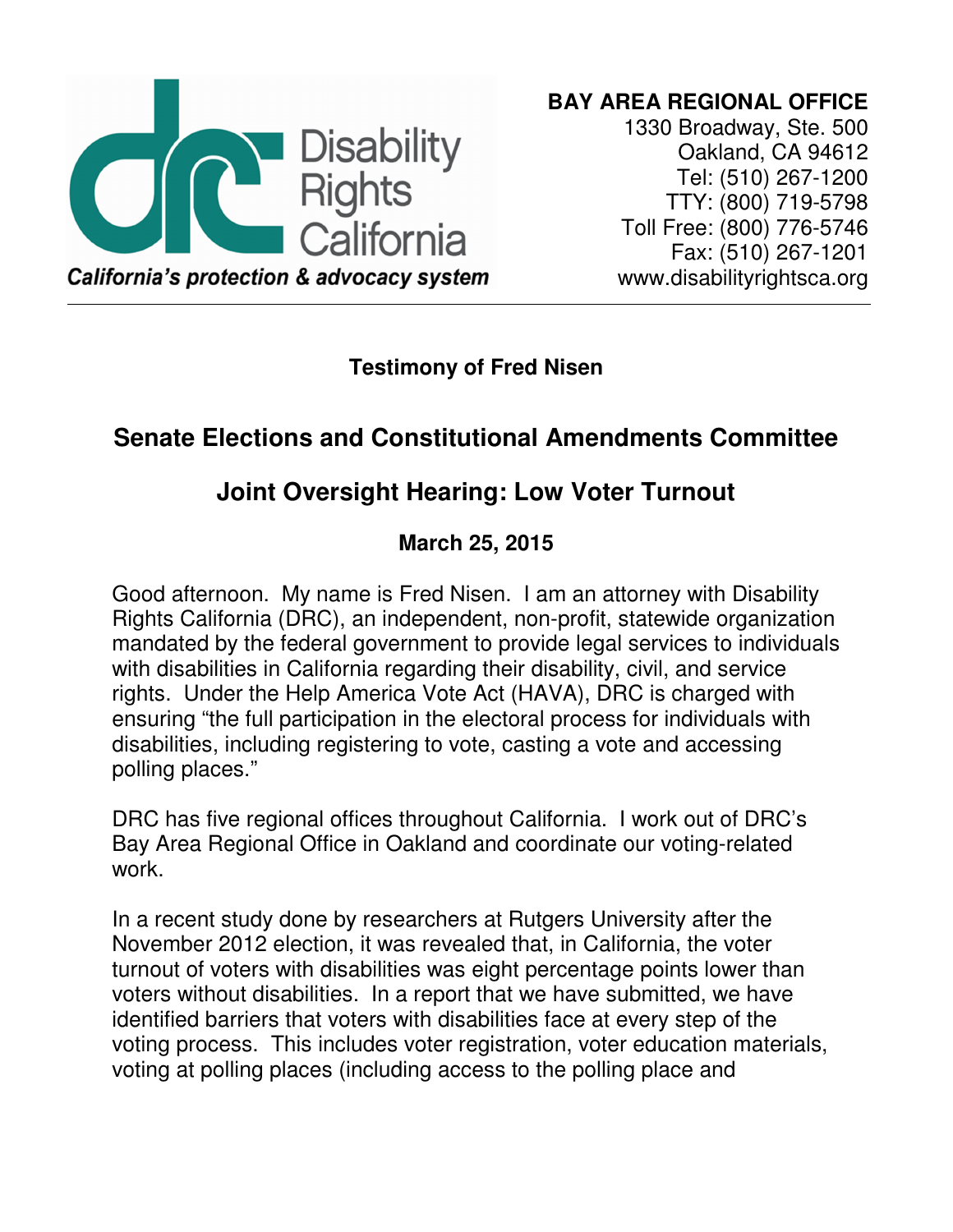accessible voting systems that do not work or are not set up at all), and voting by mail.

Voter registration issues include failure of some election officials and mandated voter registration agencies under the National Voter Registration Act (NVRA) to conduct meaningful, accessible and consistent outreaches to Californians with disabilities about the right to vote, voter registration opportunities and voting options. To address this issue, DRC, in collaboration with the ACLU and the Secretary of State's office have conducted trainings in several counties to mandated voter registration agencies. DRC speaks at these trainings about the right to vote for people with disabilities, as well as provide information about cultural competence regarding disability.

Another best practice to improve voter registration for people with disabilities is for Election officials to conduct outreaches about voter registration and voting process throughout various communities. We know that some counties take the accessible voting systems with them to outreaches to the disability community. This helps make voters with disabilities aware of the equipment and gives them a chance to ask questions about how to use the system before Election Day.

Once a person with disabilities is registered to vote, they must be able to receive the information about election dates and deadlines, ballot contents and where they vote in a format that is accessible to them. Currently, the state and counties both provide voter information in print form and web based. They need to consult with the Voter Accessibility Advisory Committee (VAAC) for the Secretary of State or the particular county about what formats are accessible. Voter educational materials should be beta tested to people with disabilities, especially those who use screen readers to make sure that they are accessible. In addition, they should be written in plain language.

DRC works on a number of county VAAC, as well as the Secretary of State VAAC. Based on our work on the county VAAC, we noted that accessibility compliance varies from 30-60 percent of the polling places are accessible. We understand the challenges that many counties face in finding accessible polling places. However, compliance should be higher.

We are concerned that accessibility is not given enough time in poll worker trainings, giving the impression that accessibility is not priority. One of our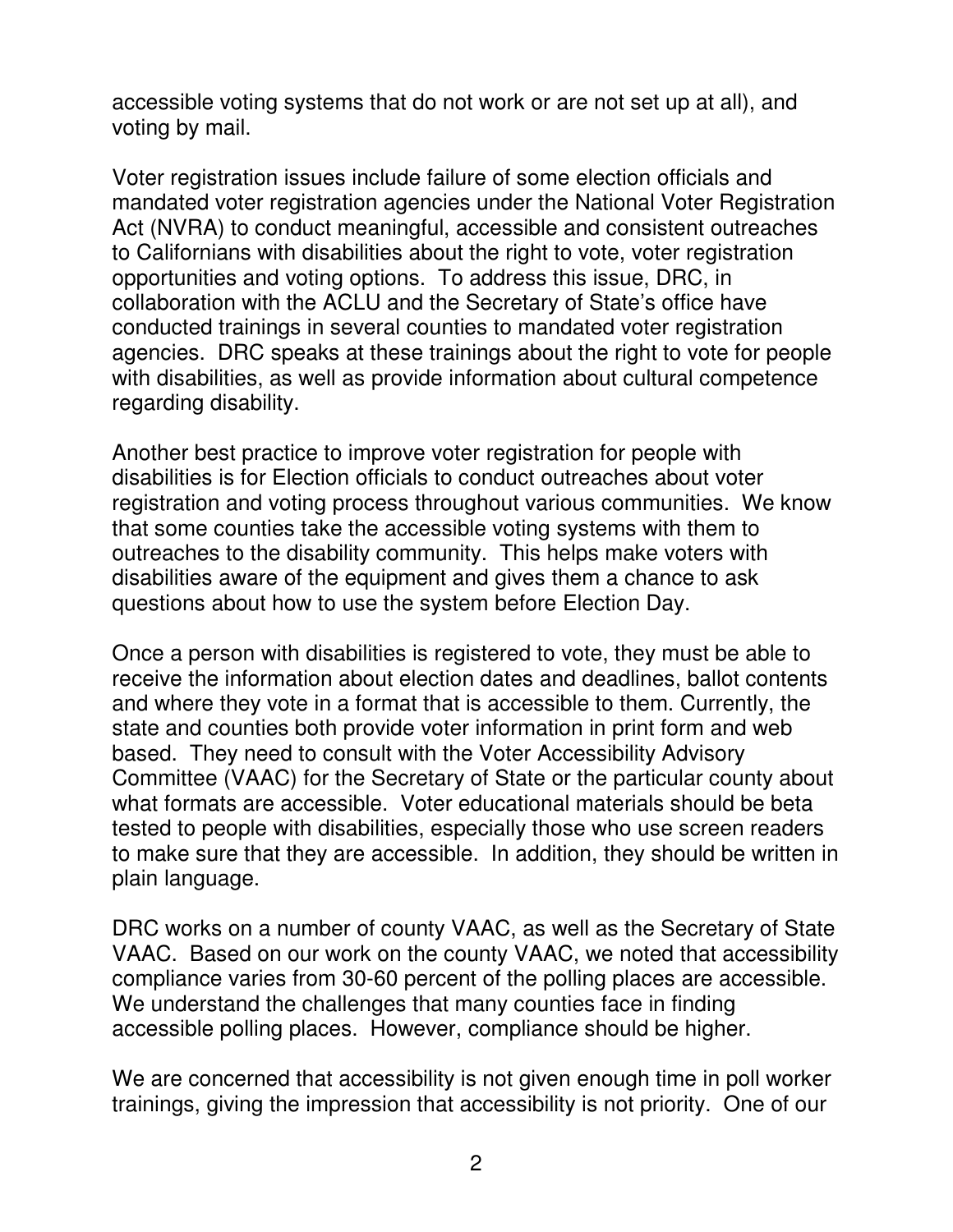areas of focus in every election season is to train the trainers of poll workers on accessibility issues and about disability etiquette. For the counties that we can make it to, the counties are grateful for our assistance.

Some barriers cannot be avoided but many can be mitigated relatively easy. Some common examples are making sure the accessible entrance is not locked, or that there is accessible parking, or making sure the elevator is not locked. The most common complaints that we get on our Election Day Hotline is that the accessible voting system is not plugged in and set up, or is not working.

The accessible voting system is crucial to allow people with disabilities their right to a private and independent vote as guaranteed by the California Constitution and HAVA. The right to a private and independent vote is very important to everybody including voters with disabilities. For people with manual dexterity impairments, vision impairments, learning disabilities, or intellectual or developmental disabilities, the accessible voting systems may be the only way for them to vote privately and independently. While it is true that a voter with a disability is permitted to have assistance by the poll worker or anyone of his or her choosing (other than their employer), the assistance by another person must be voluntary and not a substitute for an accessible voting system because it forces them to waive the right to a private and independent vote.

The previous Secretary of State had a rule that one, and only one, accessible voting system must be in each in each polling place. Therefore, if the accessible voting system breaks down at a polling place, a voter with disabilities would be forced to come back at least two hours later for the new accessible voting system (if the polls will be still be open and if the voter's schedule allows it) or waive their right to a private and independent vote by allowing someone to mark their ballot. The restriction of one accessible voting system per polling place should be lifted.

## VOTE-BY-MAIL

Currently, California allows voters to choose to vote by mail. For people with disabilities, this allows for those who find it most convenient to vote by mail to do so and also allows for those people with disabilities to vote at their polling place and preserve their right to a private and independent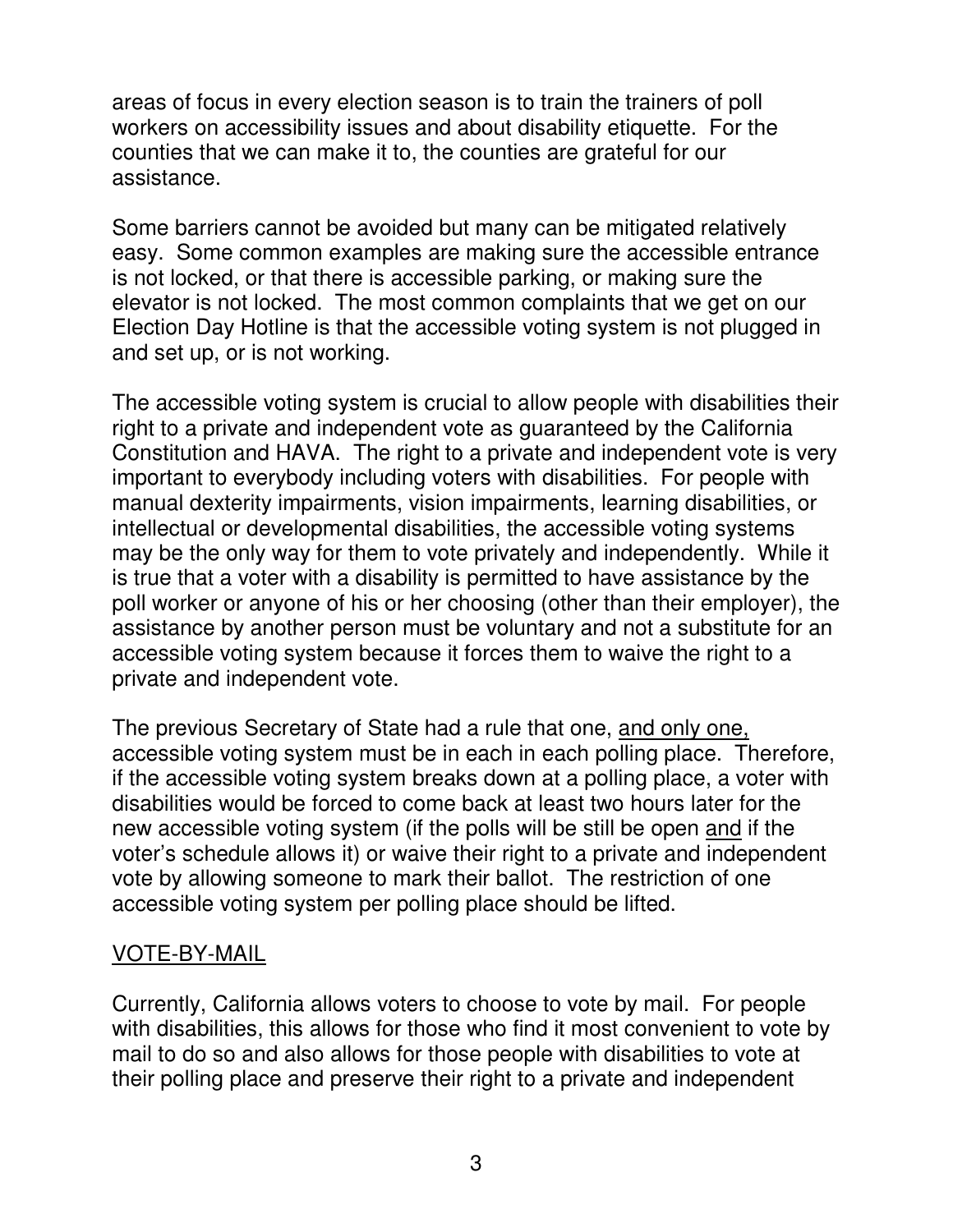ballot via the accessible voting system. Maintaining this option is essential to preserving the right to a private vote.

There have been a number of proposals to make some, or all elections vote by mail (VBM). Many proposals would include provisions for vote centers where persons could turn in their VBM ballot or cast a ballot. However, it should be kept in mind that travel could sometimes be a serious obstacle to persons with disabilities, so there would have to be numerous vote centers, fully accessible with multiples accessible voting systems.

There a number of ways that counties can ensure that voters with disabilities maintain their right to a private and independent vote in VBMonly elections. When considering how counties can preserve the right to a private and independent vote, it must me noted that "one size fits all" will work in a state with 58 counties that are very diverse, from the urban metropolises of Los Angeles and San Francisco to the rural areas of counties like Nevada and Butte. Counties should convene stakeholders. Possible options include:

Careful Selection of Location of Vote Centers – Many proposals would base the placement of vote centers on population. This would be fine for extremely dense areas such as San Francisco or Los Angeles but would ignore the needs of persons with disabilities in more rural areas. The layout of the county should determine placement. For example, if there are 5,000 people in a 15-mile radius, it would not be helpful if the requirement would be one vote center per 5,000 voters. Also, vote centers should be accessible to public transportation.

Early Voting – Opening vote centers before Election Day, (including the weekend before) would increase the chances of persons with disabilities being able to set up transportation to the vote center.

Mobile Polling Sites – This would allow greater accessibility to rural voters, and ensure that the mobile polling place is equipped with an accessible voting system. It could run either on an appointment basis and/or scheduled times around the community.

E-mail Ballots – Many voters with disabilities would be more likely to vote if a ballot were e-mailed to them in an accessible format. This is not Internet voting. The voter could then mark and print their ballot and mail to the